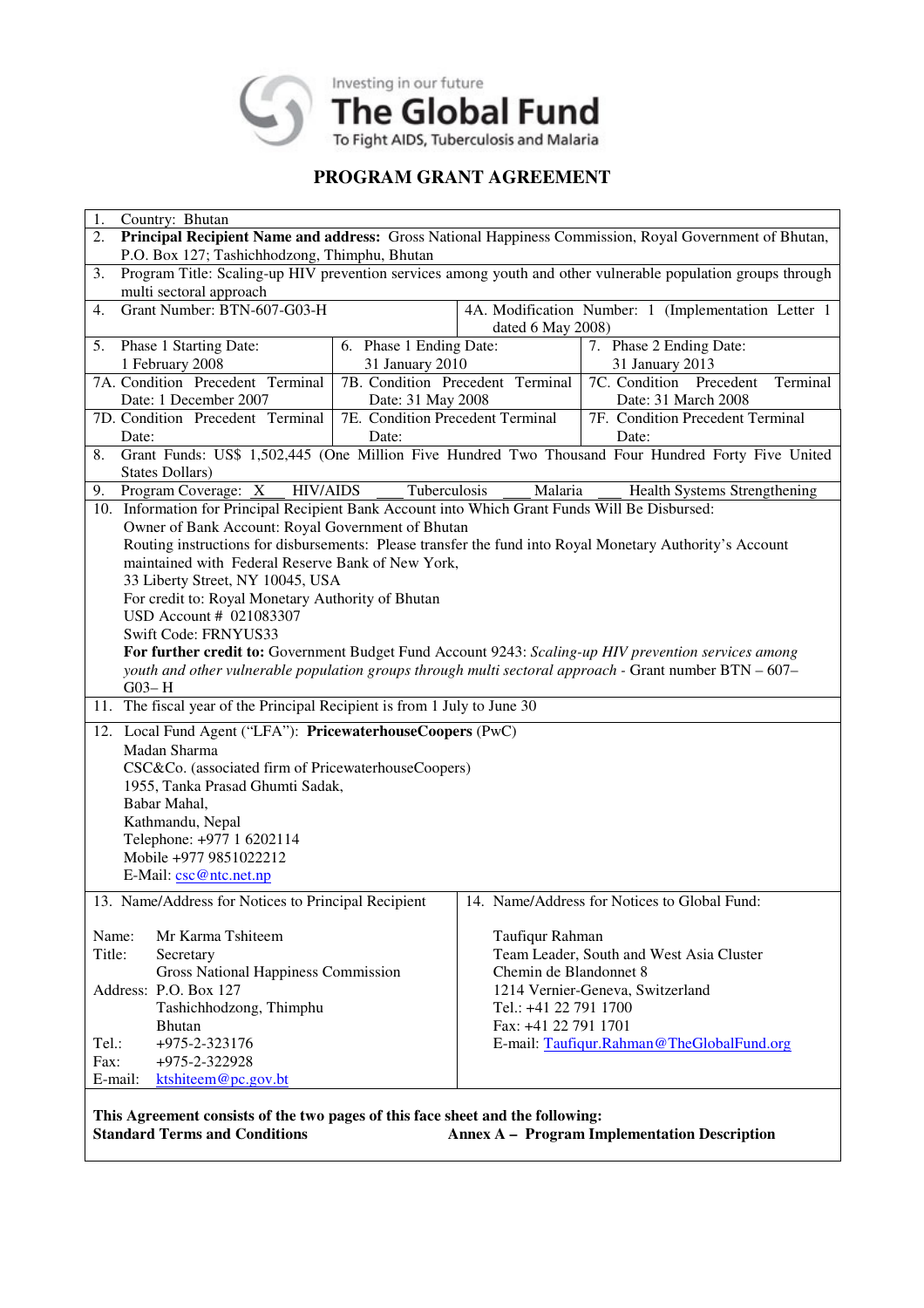#### **ANNEX A to the PROGRAM GRANT AGREEMENT**

| <b>Country:</b>             | <b>Bhutan</b>                                                                                                            |
|-----------------------------|--------------------------------------------------------------------------------------------------------------------------|
| <b>Program Title:</b>       | Scaling up HIV Prevention services among youth and other<br>vulnerable population groups through multi sectoral approach |
| <b>Grant Number:</b>        | <b>BTN-607-G03-H</b>                                                                                                     |
| Disease:                    | <b>HIV/AIDS</b>                                                                                                          |
| <b>Principal Recipient:</b> | <b>Gross National Happiness Commission, Royal Government of</b><br><b>Bhutan</b>                                         |

#### **Program Implementation Description**

**Capitalized terms and acronyms used but not defined in this Annex A or the attachments to this Annex A have the meaning given to them in the Standard Terms and Conditions of this Agreement.** 

**In the event of any conflict between the terms of this Annex A and any provision of the Standard Terms and Conditions of this Agreement, the terms of this Annex A shall prevail.** 

#### **A. PROGRAM DESCRIPTION**

#### **1. Background and Summary:**

Bhutan is a landlocked country, with a total population of 635,000 situated in the Himalayas bordering China, the northeast states of India, close to Nepal and Bangladesh. The borders are increasingly porous with greater commerce and trade. Some places, such as Nepal and the northeastern Indian states of Manipur, Nagaland, and Mizoram, are already experiencing "concentrated" HIV epidemics, while others, such as the Indian states of Sikkim and Meghalaya, maintain a relatively low prevalence. A high level of inter mobility across these borders indicates an urgent need for sharing information and collaborative programs on HIV/AIDS prevention efforts in the region.

Based on the available data, UNAIDS estimates that the number of people living with HIV in Bhutan in 2007 is  $\leq 500$  and the prevalence of HIV infection among adults 15-49 is  $\leq 0.1\%$ . This classifies Bhutan as a low prevalence country. Since the first case was detected in 1993, the cumulative number of HIV cases as of the end of June 2006 has increased to 90 cases, half of them infected within the last 2.5 years. The cases have been detected through a combination of sentinel surveillance, clinical testing and contact tracing. While cases have been detected in 15 of the 20 districts, almost half have been detected in the capital city of Thimpu and in Phuentsoling, a bustling town near the border with India. HIV cases are not restricted to any particular geographic or population group and have been identified in a wide range of occupational groups. The ratio of infected males to females is approximately 1:1. More than one third of reported cases are among youth 15-24 years of age. Of the 90 people known to be infected, 22 have died with 75% of HIV-related deaths occurring within two years of detection suggesting that detection takes place late. While the heterosexual route appears to be the primary mode of transmission, two of the HIV cases detected in the first half of 2006 were among IDUs. In addition, nine cases of mother to child transmission have been reported.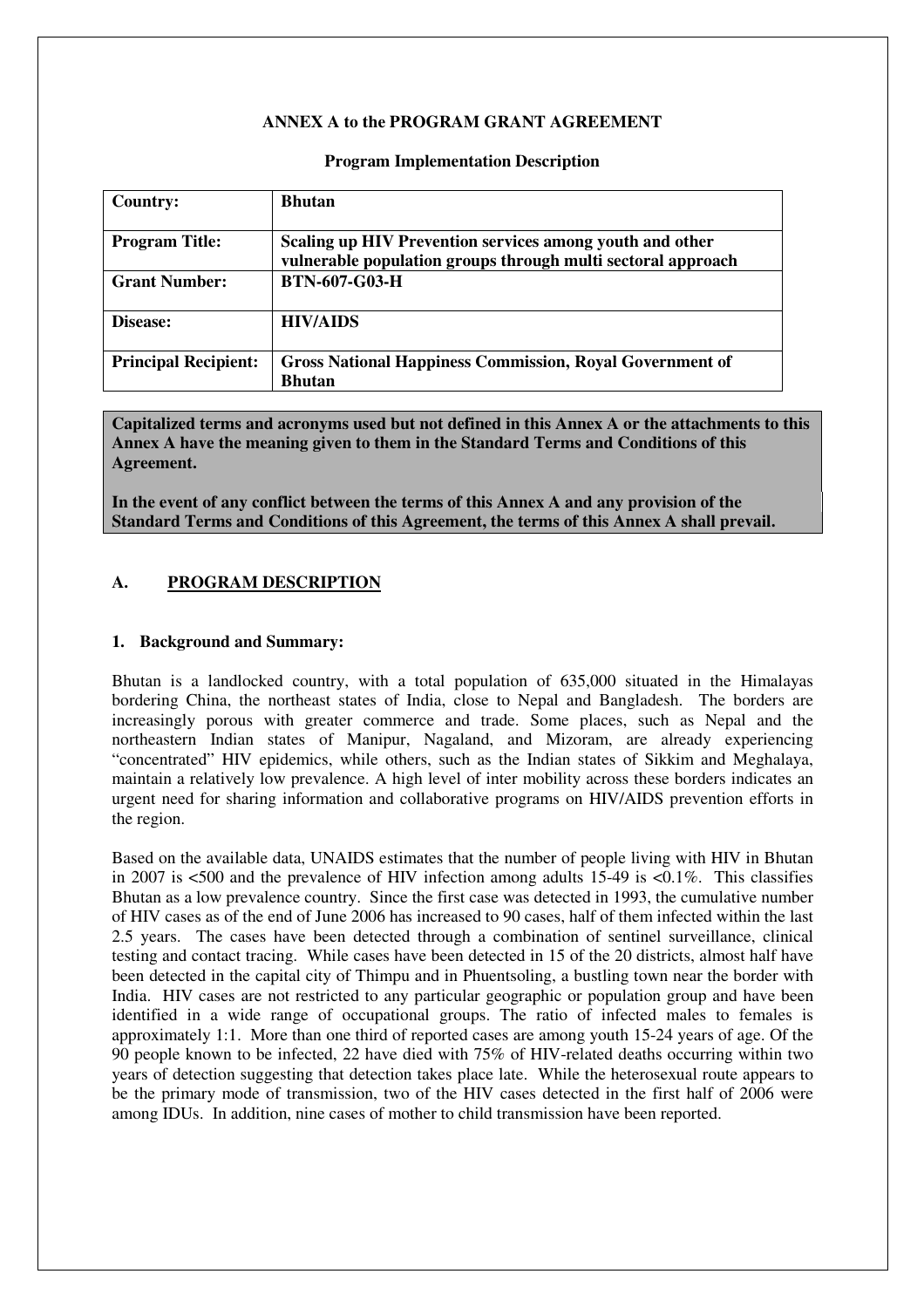Bhutan's epidemic, though more recent than other South-Asian countries, has a younger and more feminine face. Of the 90 HIV infected cases reported in 2006, more than a third were in the age group 15-24, and almost half were female. The increasing trends in injecting drug use and commercial sex work can fuel the epidemic in Bhutan, but of greater concern is the reported widespread casual sex among both men and women which can potentially cause a large-scale heterosexual epidemic in the general population. Youth aged 10-24 years constitute 35% of the population and represent a particularly vulnerable group. A recent survey showed that both sexes become sexually active at an early age, have multiple partners and only 60% used a condom during their last sexual encounter.

With this epidemiologic context in mind, this Program aims to scale up HIV prevention services among youth and other vulnerable populations in Bhutan using a multisectoral approach. It was developed in the framework of Bhutan's draft National HIV/AIDS Strategy and the country's MDG target of containing HIV below 0.1% among adults aged 15-49 years. It builds on the activities and achievements of a World Bank funded project (2004-2009) which have focused on: creating awareness and reducing stigma in the general population as well as some vulnerable groups; free distribution of condoms; improving access to HIV counseling and testing in urban settings; care, support and treatment for PLHA; STI diagnosis and treatment; blood safety; waste management and infection control in hospitals; and, strengthening research and surveillance systems. This Program addresses key gaps in the current response. It underscores the emphasis on mainstreaming HIV into other sectors and addresses the following programmatic gaps: life-skills based HIV education for inschool and out-of school youth; comprehensive prevention services for substance users/IDUs, sex workers and mobile populations (specifically transport workers); HIV education for special populations such as uniformed personnel and their families, and Buddhist monks and religious leaders; access of the rural populations to HIV testing and counseling. The Program also addresses the following gaps in implementation capacity: shortages in health care workers who are trained in HIV/AIDS prevention, treatment care and support and areas related to patient safety; coordination and management within the NACP; monitoring and evaluation capacity within the MoH; capacity of the NGO sector as partners in the response. Finally, the Program addresses the need to ensure a sustainable supply of ARV and OI drugs by including procurement through the normal channel of drug supply and equipment division within the Ministry of Health.

#### **2. Goal:**

The goal is to reduce the risk of HIV transmission among youth and other vulnerable population groups.

The three main objectives identified are:

- 1) to increase access to prevention services for youth and other vulnerable populations;
- 2) to increase the national capacity to plan, implement, coordinate, monitor and evaluate HIV/AIDS programs;
- 3) to ensure a continued supply of ARV and OI drugs for the treatment and care of PLHA.

#### **3. Target Group/Beneficiaries:**

The Proposal of the Bhutan CCM as approved by the Global Fund envisions that, at the end of year 5 of the Program, should there be a continuation of funding of the Program in Phase 2, increased access to HIV prevention services will have reached: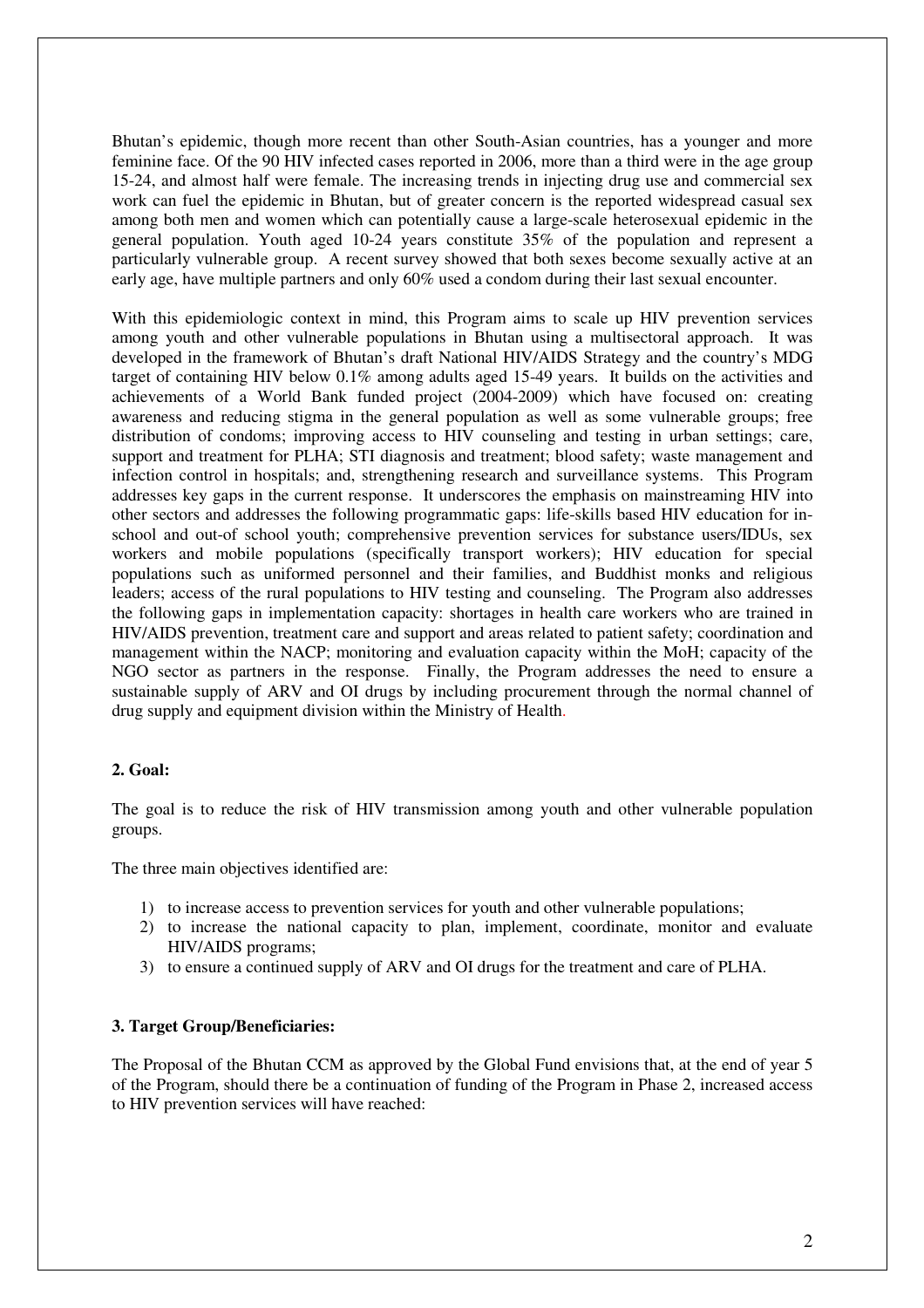- 90,000 in-school youth,
- 17,000 out-of-school youth,
- 25,000 uniformed personnel and their families,
- 6,000 religious leaders and monks,
- 22,000 transport workers, and
- more than 500 most-at-risk individuals (primarily substance users and sex workers).

### **4. Strategies:**

The Program will build on progress achieved under the World Bank project and other partners to fill programmatic gaps identified in the National Strategic Plan (2006-2012) and ensure a comprehensive and sustainable response that can keep HIV prevalence at the current low levels. While there has been a lot of awareness raising activities implemented by multi-sectoral partners under the World Bank project, there is a lack of sustained, institutionalize prevention services for vulnerable groups.

Furthermore, the need to expand access to high quality counseling and testing (CT) services beyond the two free-standing VCT centers in Thimpu and Phuentsoling and the CT services will be addressed and CT services will be rolled out at district hospitals over the next three years of the World Bank project. Although Bhutan does not have a generalized epidemic, the HIV epidemic already affects a broad cross-section of society including farmers, housewives, and civil servants as well as sexually active youth, in both urban and rural areas. Such a trend requires that prevention services, including access to CT services, focus on both the vulnerable groups as well as the general population.

In addition, the national capacity to plan, implement, coordinate, monitor and evaluation the national response beyond what has been achieved or planned with DANIDA and World Bank funding will be strengthened.

### **5. Planned Activities:**

The major planned activities are:

### **Objective 1**

- Provide life-skills-based HIV/AIDS education to youth grade 7 and above;
- Provide life-skills-based HIV/AIDS education to out-of school youth through non-formal education centers, vocational schools and through the youth unemployment counter at the Department of Employment;
- Reach youth via hotels, night clubs and entertainment zones;
- Establish youth-friendly health services at district level hospitals, a hotline in Thimphu and two free standing VCT (HISC) at Gelephu and Samdrup Jongkhar;
- Intensify HIV prevention among uniformed personnel and their families;
- Increase the participation in HIV prevention by religious leaders and monks through Buddhist institutions;
- Provide a package of prevention services for sex workers, transport workers and substance users through the non-government sector;
- Expand HIV testing and counseling services in additional free standing VCT centers, BHUs and military health units.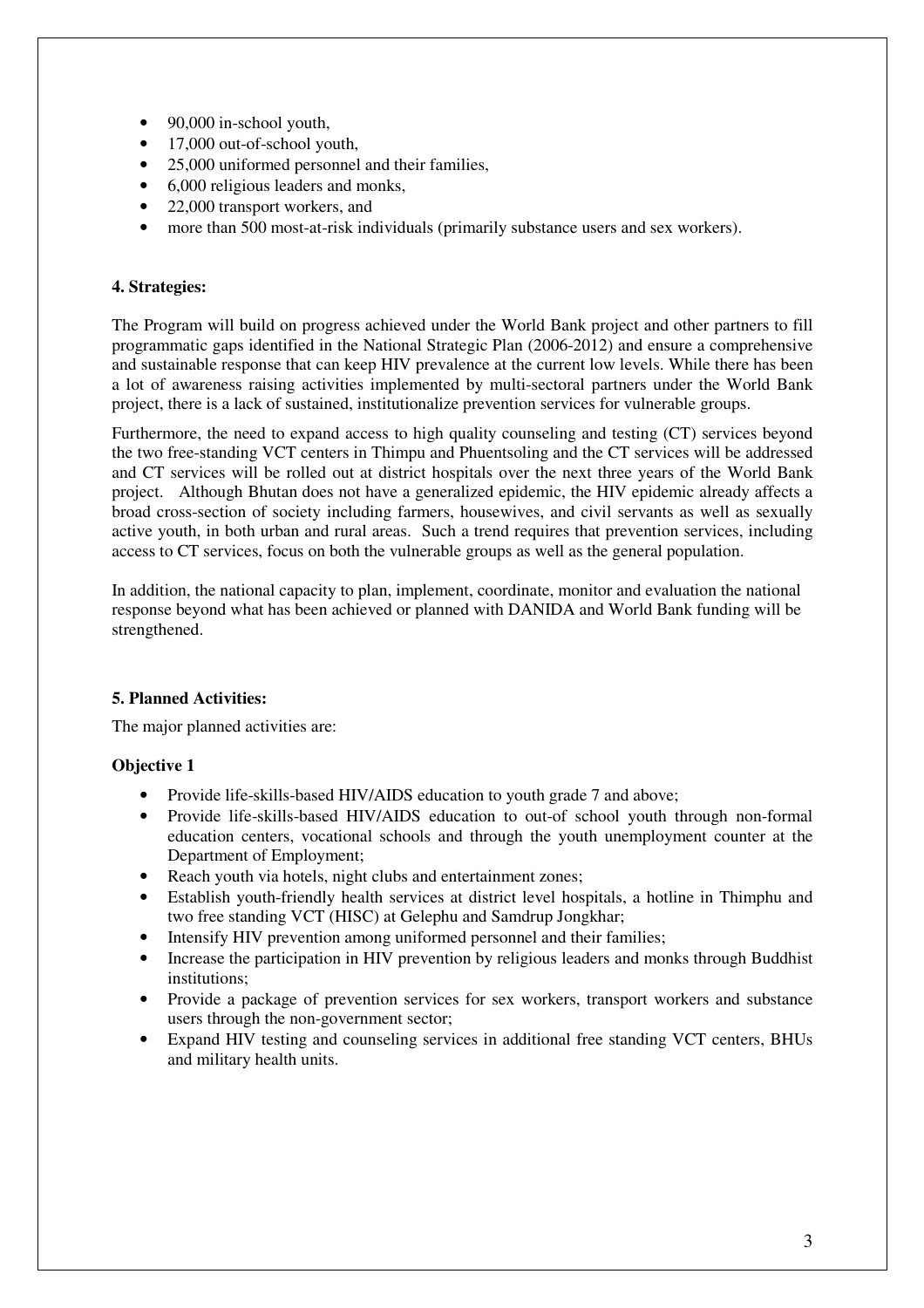# **Objective 2**

- Strengthen STI/HIV/AIDS pre-service training and continuous education at the Royal Institute of Health Sciences (RIHS);
- Strengthen the national monitoring and evaluation plan and system for HIV/AIDS;
- Strengthen the management and technical capacity of the NACP;
- Build the capacity of the non-governmental sector as a partner in the national HIV/AIDS response;

### **Objective 3**

• Procure ARV and OI drugs for the treatment and care of PLHA.

# **B. CONDITIONS PRECEDENT TO DISBURSEMENT**

### **1**. **Condition(s) Precedent to First Disbursement (Terminal Date as stated in block 7A of the Face Sheet)**

The first disbursement of Grant funds is subject to the satisfaction of each of the following conditions:

a. the delivery by the Principal Recipient of a statement confirming the bank account into which the Grant funds will be disbursed as indicated in block 10 of the face sheet of this Agreement;

b. the delivery by the Principal Recipient of a letter signed by the Authorized Representative of the Principal Recipient setting forth the name, title and authenticated specimen signature of each person authorized to sign disbursement requests under Article 10 of the Standard Terms and Conditions of this Agreement and, in the event a disbursement request may be signed by more than one person, the conditions under which each may sign; and

c. the delivery by the Principal Recipient to the Global Fund of evidence, in form and substance satisfactory to the Global Fund, that a Project Manager has been hired, with appropriate qualifications and experience.

#### **2. Condition(s) Precedent to Second Disbursement (Terminal Date as stated in block 7B of the Face Sheet)**

The second disbursement of Grant funds by the Global Fund to the Principal Recipient is subject to the satisfaction of each of the following conditions:

a. the delivery by the Principal Recipient to the Global Fund of a completed version of the Monitoring and Evaluation Systems Strengthening Tool (Dated January 2006 and available from the Global Fund website) that has been prepared by the Principal Recipient in consultation with the Program stakeholders specified in the instructions section of that document;

b. the delivery by the Principal Recipient to the Global Fund of an updated plan for monitoring and evaluating Program activities (the "Updated M&E Plan") that incorporates the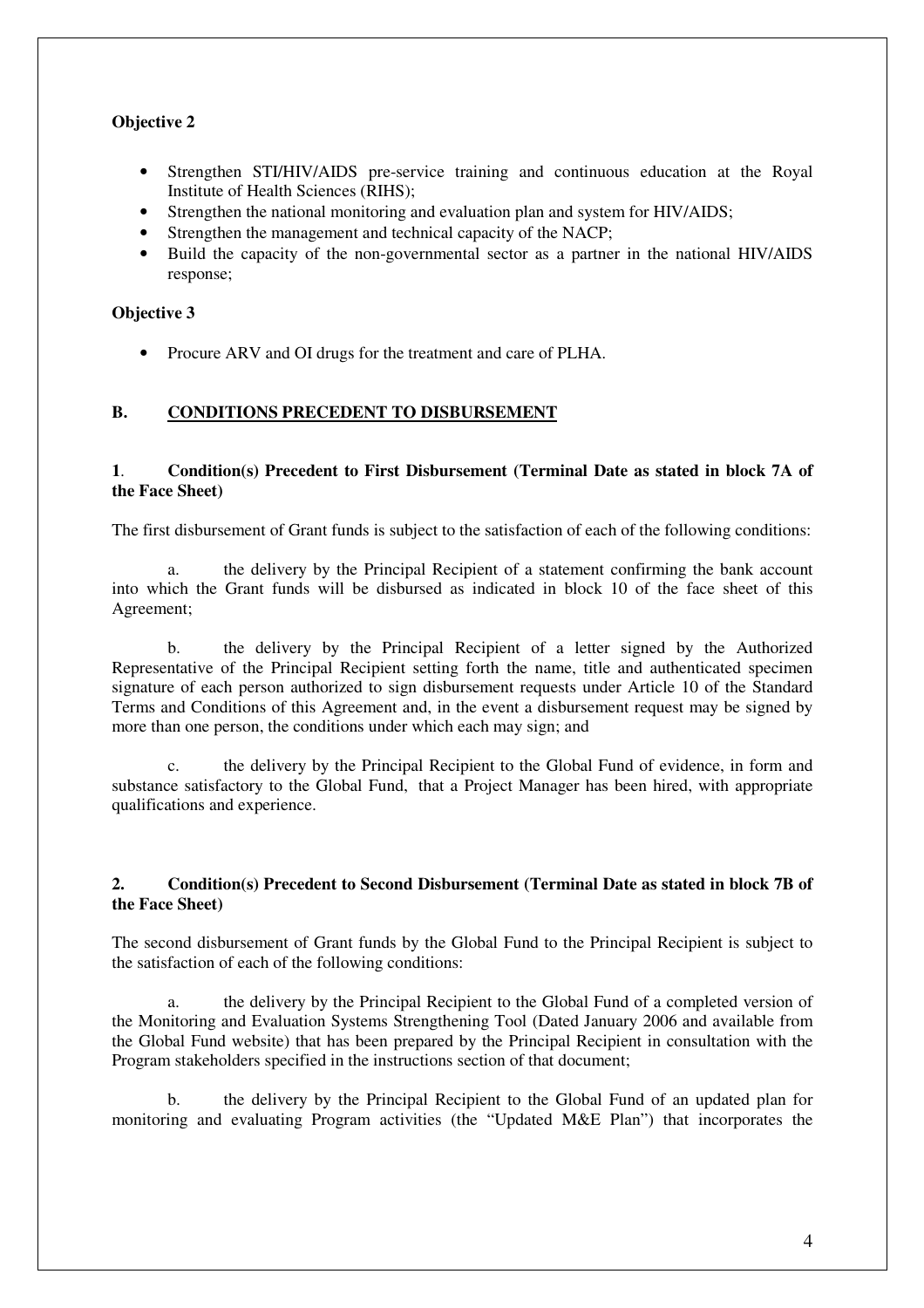recommendations made by Program stakeholders upon completion of the Monitoring and Evaluation Systems Strengthening Tool (referred to in condition a) of this sub-section B.2);

c. the delivery by the Principal Recipient to the Global Fund of a revised budget for the Program Term (the "Revised Program Budget") if the amendments incorporated into the Updated M&E Plan necessitate amendments to the budget for the Program Term that was approved by the Global Fund as of the effective date of this Agreement;

d. the written approval of the Global Fund of the Updated M&E Plan and Revised Program Budget (the latter only being applicable if condition c. of this sub-section B.2 is applicable);

f. the delivery by the Principal Recipient of evidence, in form and substance acceptable to the Global Fund, that the Sub-recipient management and assessment requirements mandated in article 14. of the Standard Terms and Conditions of this Agreement have been complied with; and

the delivery by the Principal Recipient of evidence, in form and substance acceptable to the Global Fund, that the Project Management Unit of the Principal Recipient has been strengthened, in particular through the hiring of staff, with appropriate qualifications, for the following positions: program officer, M&E officer, and finance officer/accountant.

#### **3. Condition(s) Precedent to Disbursement for Procurement of Health Products (as defined in Article 19 of the Standard Terms and Conditions) (Terminal Date as stated in block 7C of the Face Sheet)**

The disbursement by the Global Fund or use by the Principal Recipient of Grant funds to finance the procurement of Health Products (as defined in Article 19 of the Standard Terms and Conditions of this Agreement), is subject to the following conditions:

a. the delivery by the Principal Recipient to the Global Fund of a plan for the procurement, use and supply management of the Health Products for the Program as described in subsection (c) of Article 19 of the Standard Terms and Conditions of this Agreement (the "PSM Plan"); and

b. the written approval of the Global Fund of the PSM Plan.

# **C. SPECIAL TERMS AND CONDITIONS FOR THIS AGREEMENT**

1. The Principal Recipient shall maintain the capacity and the level of staffing reached through the fulfillment of the conditions B.1 (c) and B.2 (g) of this Annex A through the Program's implementation period, unless otherwise agreed with the Global Fund.

#### **D. FORMS APPLICABLE TO THIS AGREEMENT**

For purposes of Article 15b(i) of the Standard Terms and Conditions of this Agreement entitled "Periodic Reports," the Principal Recipient shall use the "On-going Progress Update and Disbursement Request", available from the Global Fund upon request.

# **E. ANTICIPATED DISBURSEMENT SCHEDULE**